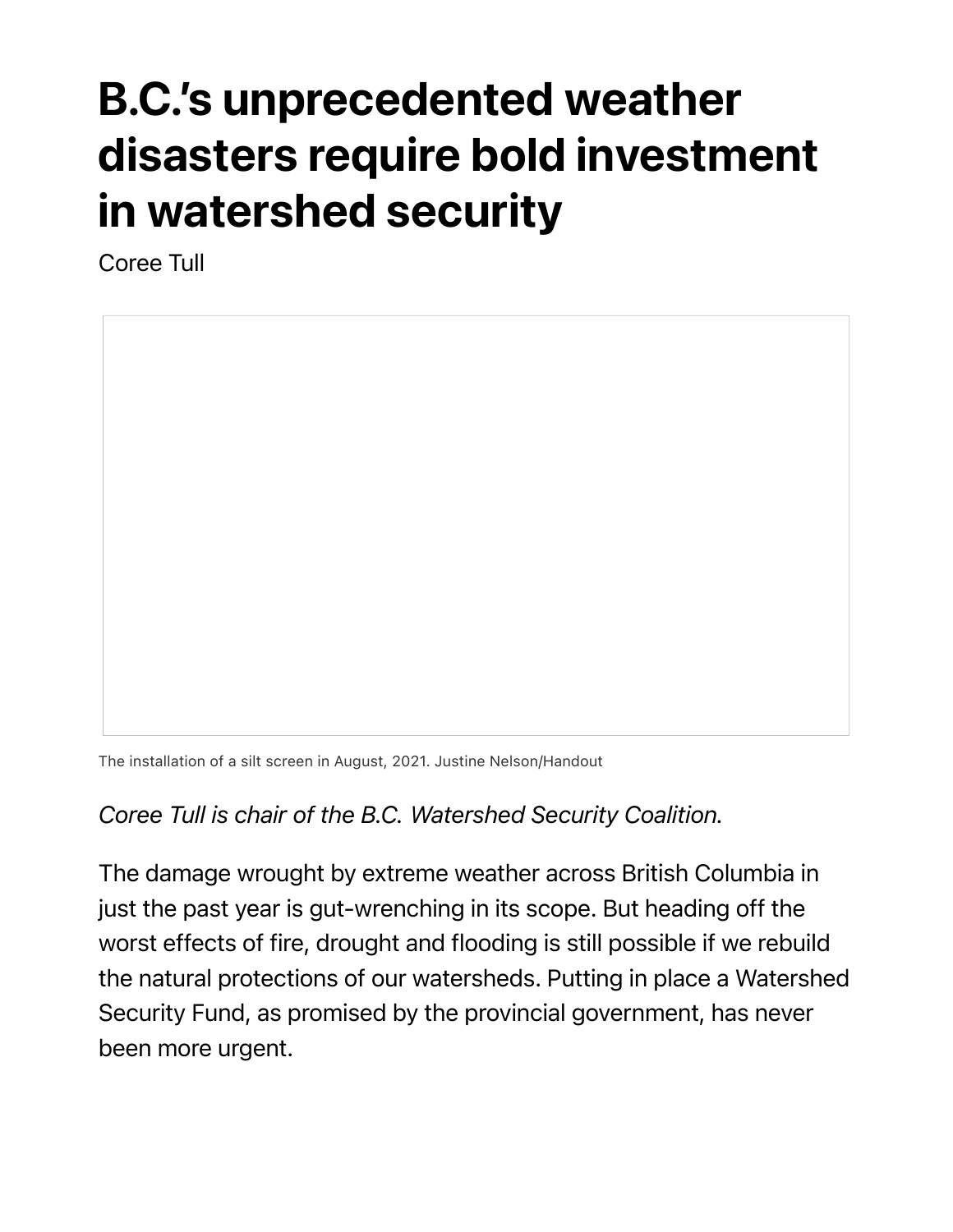Healthy watersheds provide natural defences against climate changefuelled extreme weather. For example, wetlands act as natural sponges that absorb flood waters and slow down overland flow. They also provide refuge and critical habitat to fish and wildlife during times of drought. Natural stream banks help filter runoff, preventing pollution from reaching waterways, and provide shade to spawning salmon during heat waves. Mature forests hold back snow and rain, providing a natural solution during flood season; this stored water is then released when it's dry and needed most.

The benefits of strengthening these natural protections from extremeweather events is reinforced by the massive response and recovery costs of recent damages.

In the fall, a series of atmospheric-river storms – a plume of moistureladen air, hundreds of kilometres long, that delivers sustained, heavy rainfall – overwhelmed B.C.'s infrastructure. This left farms submerged, homes and businesses destroyed, salmon habitat washed away, and water undrinkable; by the time the floods receded, the cost of recovering from the damage topped \$9-billion.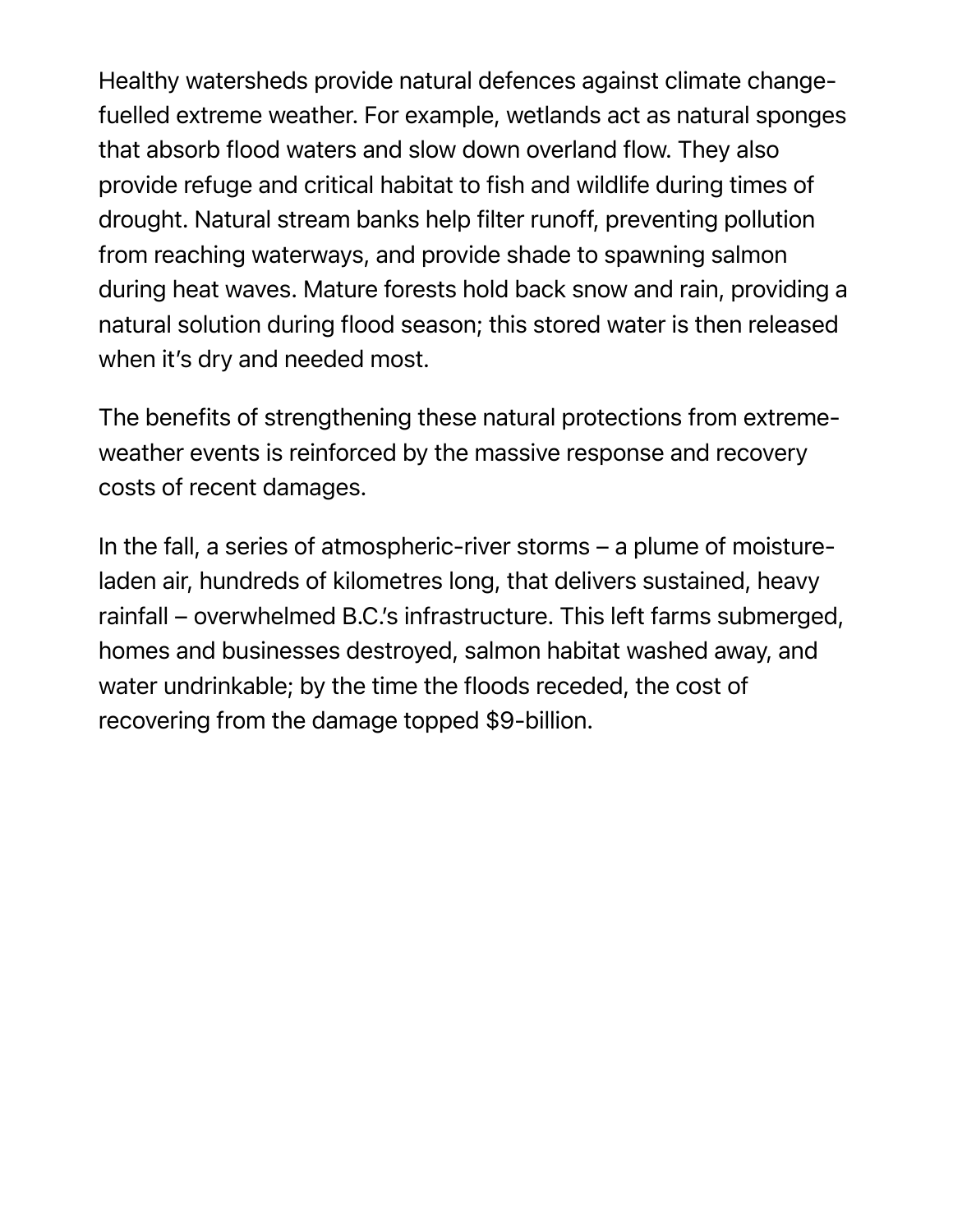The Clayoquot Sound Watershed Recovery Initiative, led by Redd Fish Restoration Society, is one of over 60 projects that was supported through provincial funding under the Healthy Watersheds Initiative.Lora Tryon /Handout

Also last year, more than 1,500 wildfires scorched nearly 870 square kilometres of forestland in B.C., racking up more than \$500-million in firefighting costs. Forests were dry as tinder as a result of drought and record-breaking heatwaves, compounded by decades of mismanagement. These costs are rising rapidly: In B.C. alone, firefighting costs for three of the past five years (2017, 2018 and 2021) were more than double the 10-year average, together exceeding \$1.7 billion.

Drought, fires and floods go hand-in-glove. Drought leads to fire, and fires burn the land. Land denuded of life is then subject to erosion,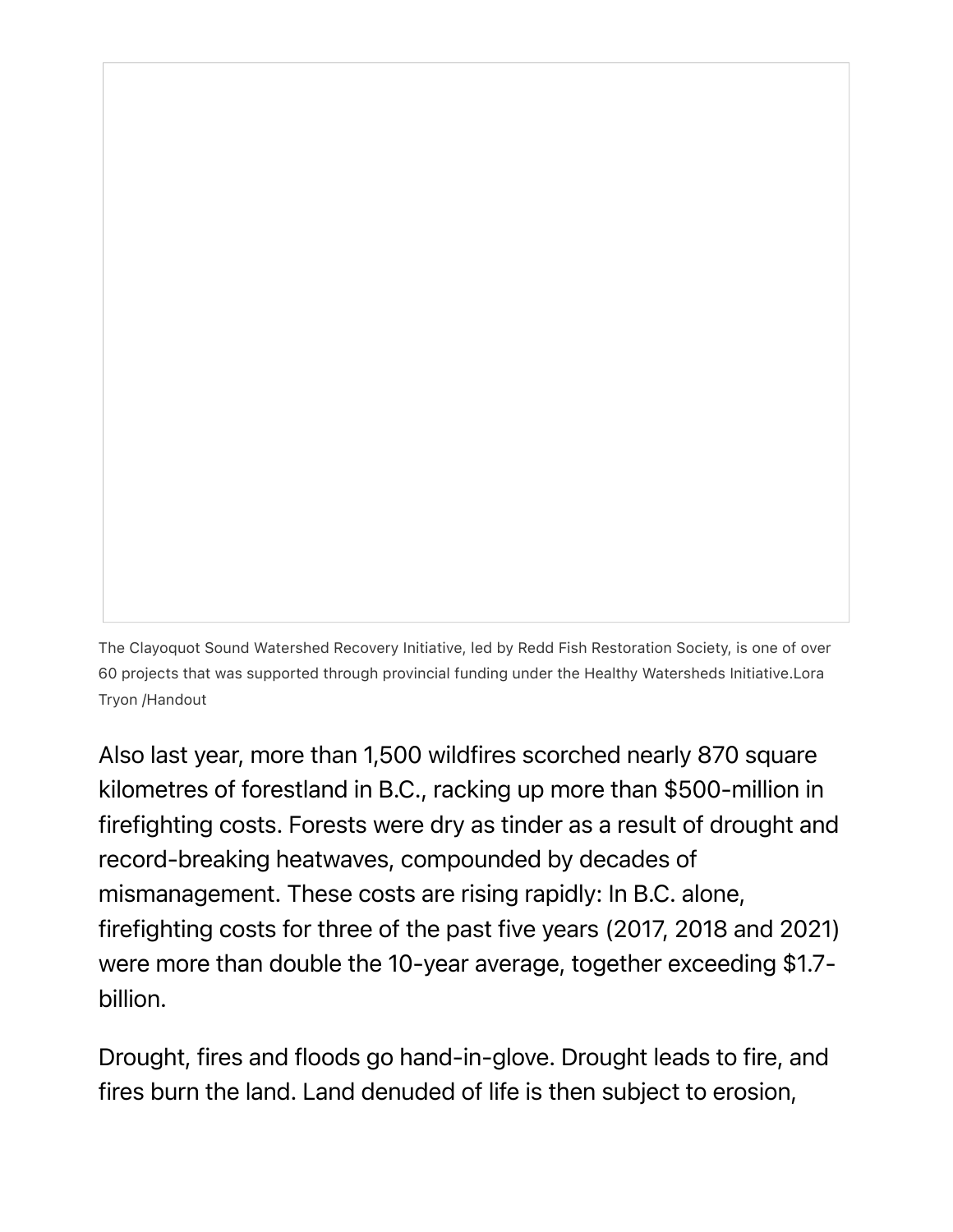debris flows and slides, which in turn worsen floods.

So we welcome a recent announcement by B.C. Premier John Horgan that outlined \$30-million in funding for watershed security. This investment, which follows \$27-million in 2021 under COVID-19 economic recovery, is a good first step toward the establishment of a permanent Watershed Security Fund. Half of the \$30-million will fund watershed projects led or co-led by First Nations. The other half will fund conservation organizations that are restoring wetlands, improving salmon habitat and enhancing community resilience.

But this is still a one-off and less than half of what is needed. It is essential that the B.C. government build on these initial investments by creating a long-term Watershed Security Fund in the next provincial budget. To match the scale of the threat, the BC Watershed Security Coalition has identified that at least \$75-million in funding per year is needed.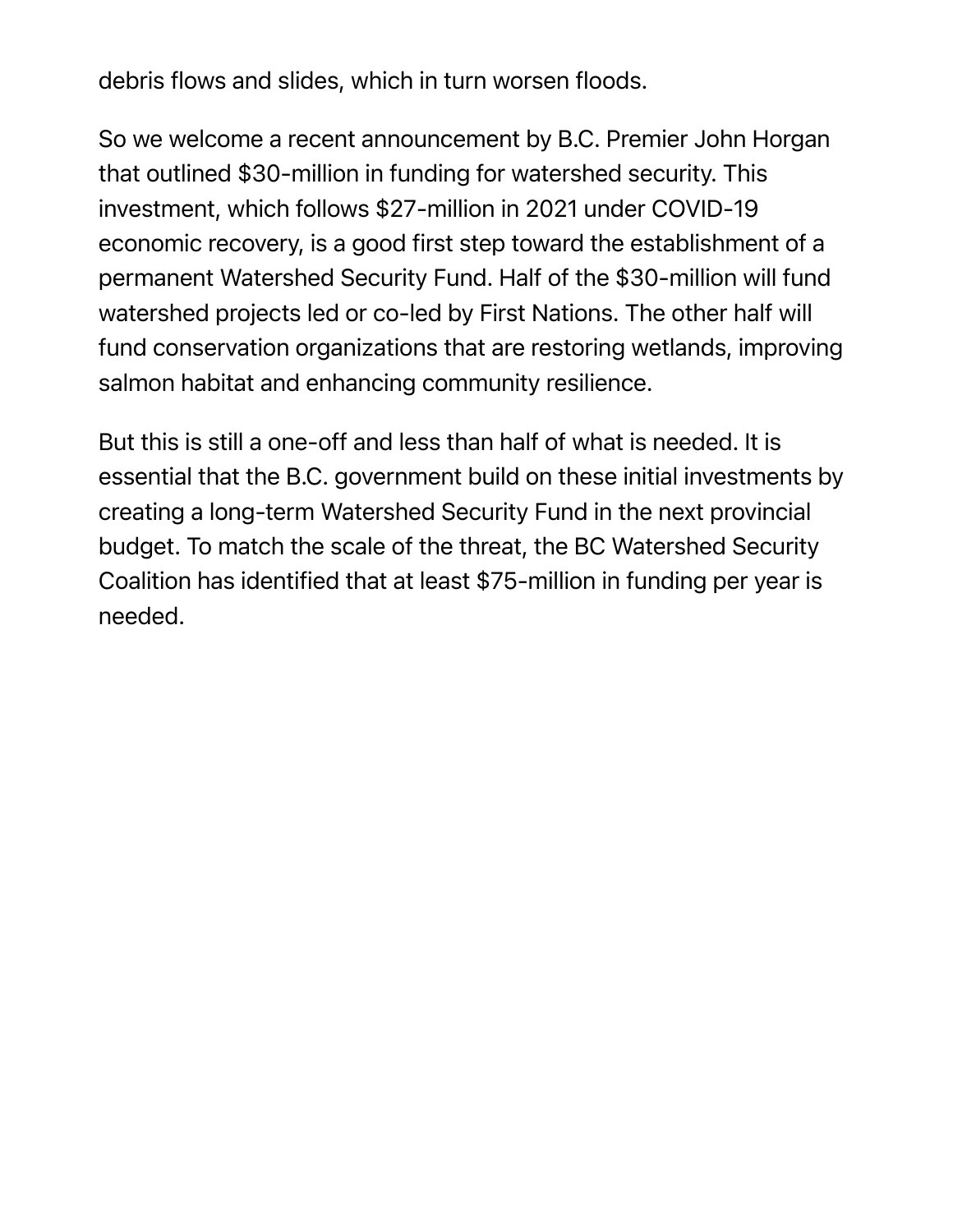The field crew with Skeena Wild Conservation Trust conducting surveys as part of the Riparian Restoration Work on Willow Creek.Skeena Wild Conservation Trust

The benefits of such a bold and pro-active investment far outweigh the costs. It is certainly preferable to expensive disaster-response efforts: B.C. has spent nearly \$11-billion recovering from the effects of extreme weather in just the past few years. And British Columbians already understand the benefits of shoring up our watersheds. According to an October poll by the Real Estate Foundation of BC and the University of Victoria's POLIS Water Sustainability Project, 78 per cent support major investments in watershed security to protect fresh water in the province.

This is why we need a Watershed Security Fund that is independent, sustainable and at a scale that can make a difference while withstanding political cycles. And such a fund must be delivered in